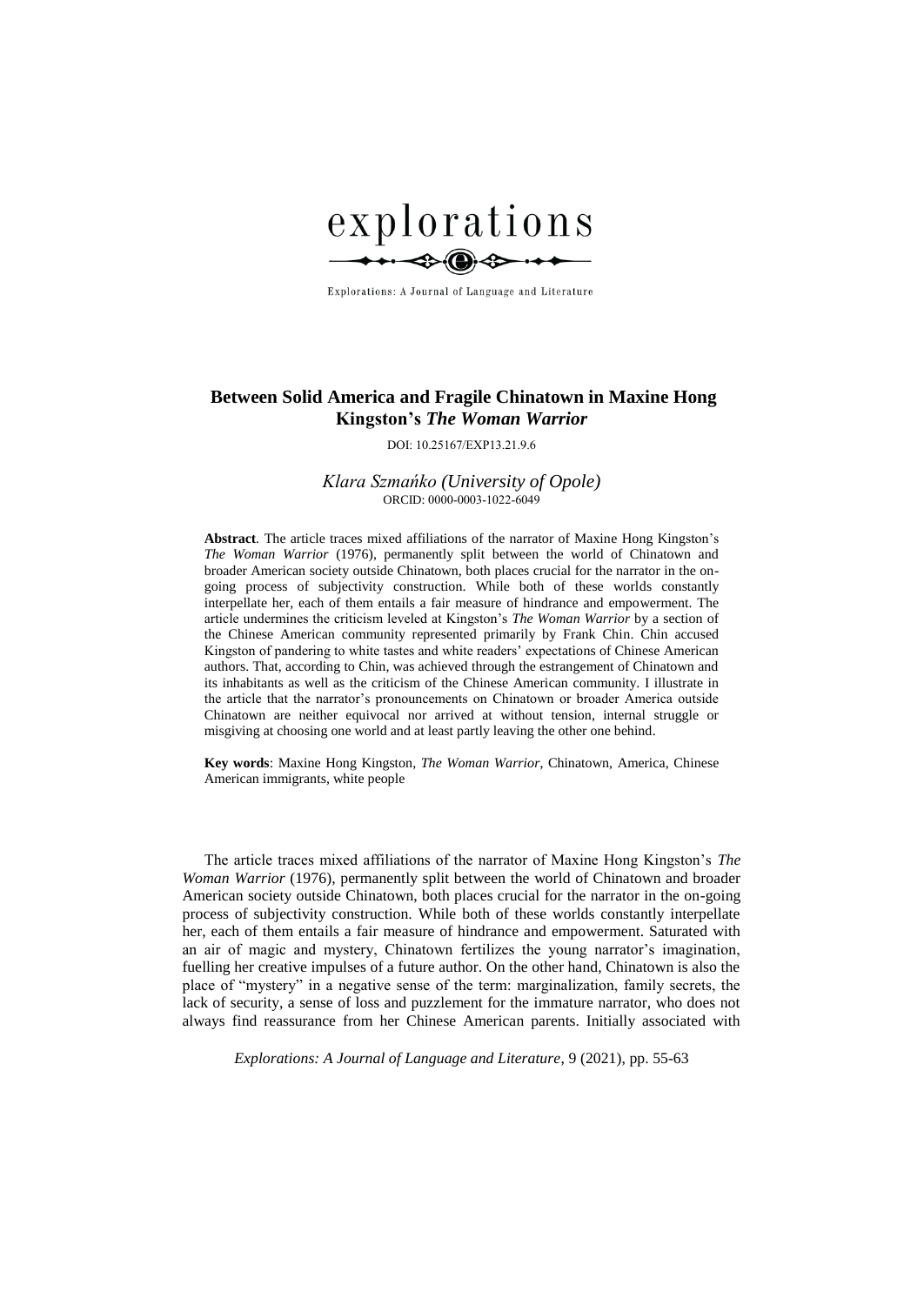noise, clatter and uncertainty, the world outside Chinatown does not offer an acceptable alternative to the immature narrator, who comes to perceive it as such only with the flow of years and only after establishing a firmer foothold in the environment, which initially strikes her as alien, strange and suffocating. The article undermines the criticism leveled at Kingston's *The Woman Warrior* by a section of the Chinese American community represented primarily by Frank Chin. Chin accused Kingston of pandering to white tastes and white readers' expectations of Chinese American authors. That, according to Chin, was achieved through the estrangement of Chinatown and its inhabitants as well as the criticism of the Chinese American community. I illustrate in the article that the narrator's pronouncements on Chinatown or broader America outside Chinatown are neither equivocal nor arrived at without tension, internal struggle or misgiving at choosing one world and at least partly leaving the other one behind.

While the immature narrator of *The Woman Warrior* is overwhelmed by some aspects of the American lifestyle, for example pervasive mechanization associated with white people in the eyes of the immature narrator ("America has been full of machines of ghosts" (Kingston 1977, 113) ), the mature narrator embraces the lifestyle, which in the past impressed her as alienating and synthetic. As a mature person, she starts to appreciate the American lifestyle for its concreteness and simplicity. The mature narrator contrasts the mystery riddled atmosphere of Chinatown with the lucidity, tangibility and simplicity of the life outside Chinatown:

I had to leave home in order to see the world logically, logic the new way of seeing. I learned to think that mysteries are for explanation. I enjoy the simplicity. Concrete pours out of my mouth to cover the forests with freeways and sidewalks. Give me plastics, periodical tables, TV dinners with vegetables no more complex than peas mixed with diced carrots. Shine floodlights into dark corners: no ghosts. (Kingston 1977, 237)

In the context of the passage "ghosts" signify mysteries and unrevealed secrets haunting the narrator during her Chinatown childhood. The immature narrator's and her siblings' questions addressed to their parents often remain unanswered. Brave Orchid (the narrator's mother) frequently speaks in riddles, leaving the narrator guessing at the interpretation of some of her stories. Concrete pouring out of the narrator's mouth to fill the impenetrable of the forests with freeways and sidewalks symbolizes the narrator's personal Manifest Destiny, representing the world outside Chinatown, the world which the narrator chooses to present in terms of ever-expanding technology. Floodlights beaming into dark corners stand for the narrator's striving for the illumination of secrets, silences and mysteries saturating her Chinatown childhood. A foreshadowing of the mature narrator's embrace of "logic" as "the new way of seeing" comes during the family dinner when the maturing narrator blurts out all her long harbored misgivings. Drawing a positive contrast between Chinatown and her school world outside Chinatown, the narrator claims that "Things follow in lines at school" (234). Unlike the stories told at school, her mother's stories "have no logic," according to the immature narrator (235): "They scramble me up. You lie with stories. You won't tell me a story and then say, 'This is a true story,' or, 'This is just a story.' I can't tell the difference … I can't tell what's real and what you make up" (235). The desire to establish clear boundaries between the real and the false, to follow a straight line of logic and to develop stories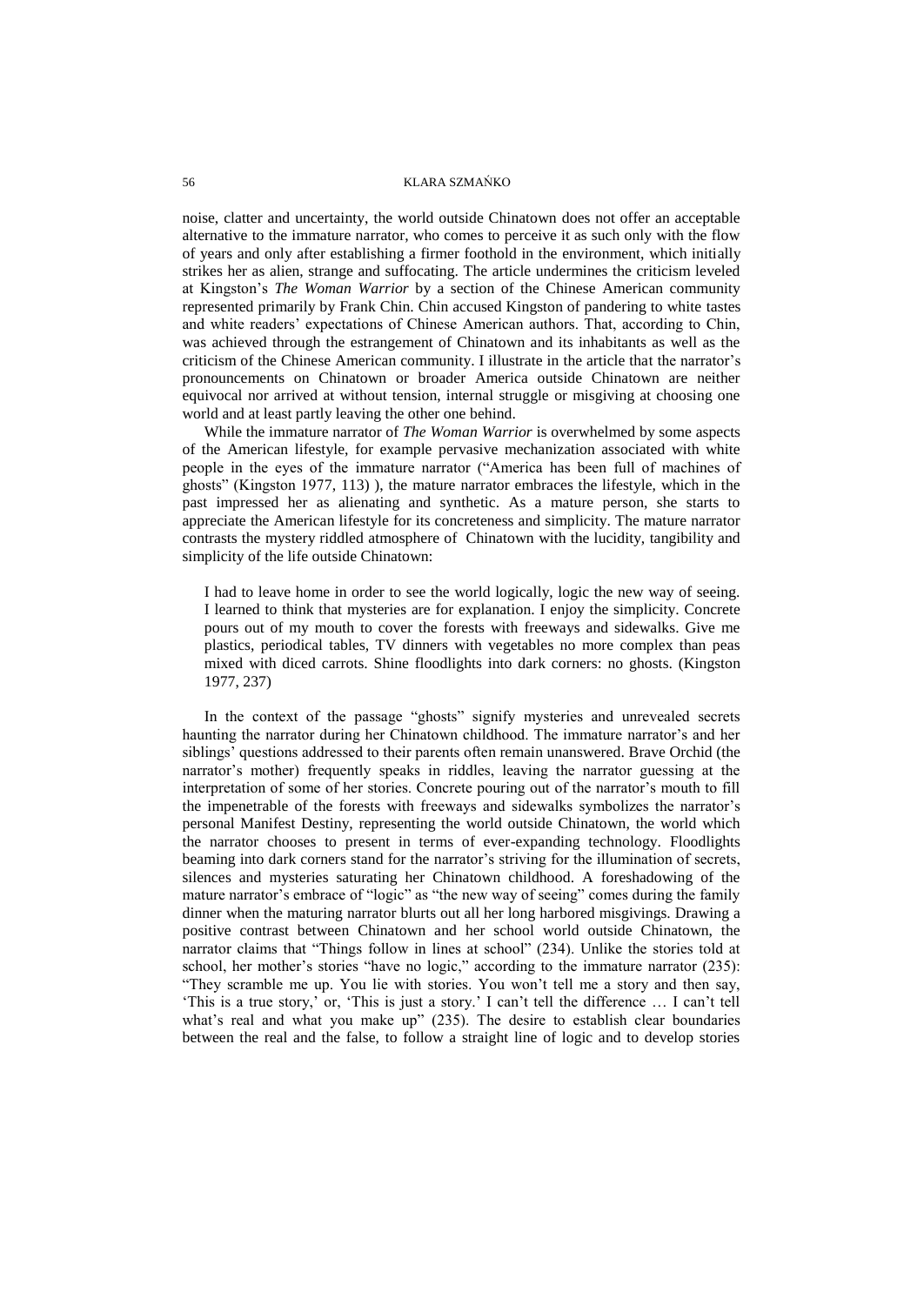unfolding according to straight lines of logic contradicts the narrator's declaration that she is a chief knot maker, twisting her stories into designs. Her disenchantment with Brave Orchid's dilution of the boundary between the real and the fake contravenes her own proclivity to subvert the definitions of the real and the fake in her own storytelling.

Contrasting her own Chinatown childhood with her adult life outside Chinatown, the narrator proclaims appreciation for a compact, simple lifestyle popular in the 1960s: "Give me plastics, periodical tables, TV dinners with vegetables no more complex than peas mixed with diced carrots. Shine floodlights into dark corners: no ghosts" (237). "Vegetables no more complex than peas mixed with diced carrots" stand in sharp contrast to Brave Orchid's bizarre, extraordinary dishes which the immature narrator finds nauseating. An anticipation of the narrator's espousal of the "plastic" lifestyle comes after she recounts her revulsion at the food served by her mother. Confronted with Brave Orchid's culinary specialties, the narrator avers: "I would live on plastic" (108). The narrator's minimalistic lifestyle resembles that of the character created by Bharati Mukherjee in her short story "Orbiting" – Rindy, a descendant of a first generation Calabrian American woman and a third generation Italian American man. Unlike the narrator of *The Woman Warrior*, Rindy does not adopt the minimalistic lifestyle of plastic plates and no chairs in order to create an antithesis to the intricacies of her childhood. She minimizes her material needs to devote more time to forging spiritual bonds with other people, in particular immigrants. Depicting her "native" childhood community, Rindy displays more distance than the narrator of *The Woman Warrior*, who is emphatic about her love hate relationship with Chinatown.

The narrator's ambivalent attitude to Chinatown becomes conspicuous upon her reunion visits to Chinatown because the atmosphere of the Chinatown of her family house bears down on her, conjuring up the memories of the ghosts of the past. The quilts piled up on top of the narrator by Brave Orchid visualize her sense of being suffocated and overwhelmed by Chinatown. The narrator blames her annual childhood hospital internment on the suffocating atmosphere of Chinatown. A sense of insecurity accompanies the narrator whenever she stays overnight in the family house, to the extent of compelling her to listen for unidentified noises emerging from darkness, to doublecheck the locks and look out for potential movements in the dark outside (126-127). Brave Orchid shrugs off the narrator's concerns, claiming that unidentified noises probably originate from "Wino Ghosts" and "Hobo Ghosts" (127), to which the narrator retorts that she has "found places in this country that are ghost-free" (127). "Ghosts" signify in this context unwanted intrusions, remnants of the past, the hidden, the unknown, the unexplained, the understated, the invisible forces to be guessed at rather than seen in sharp light. Claiming that she dreams of a "Chinatown bigger than the ones here" (127), the narrator wants to extricate herself from the confining space of Chinatown and transcend what Ruth Frankenberg terms as the representation of minority racial and ethnic groups as "bounded" (Frankenberg 1994, 64).

There is also another side of Chinatown, for which the narrator clearly longs for, which she at least partly lost after leaving Chinatown and which she finds difficult to recapture upon her return. This is the magical, dream-like air of Chinatown palpable to the narrator when she was a child. Revisiting Chinatown, the narrator remembers how sleeping in her room as a child, she imagines its former tenants – old Chinese men. There is a tangible sense of loss and longing when the narrator notes that she has stopped only for a brief visit and she will have to leave Chinatown again, also leaving behind "ghosts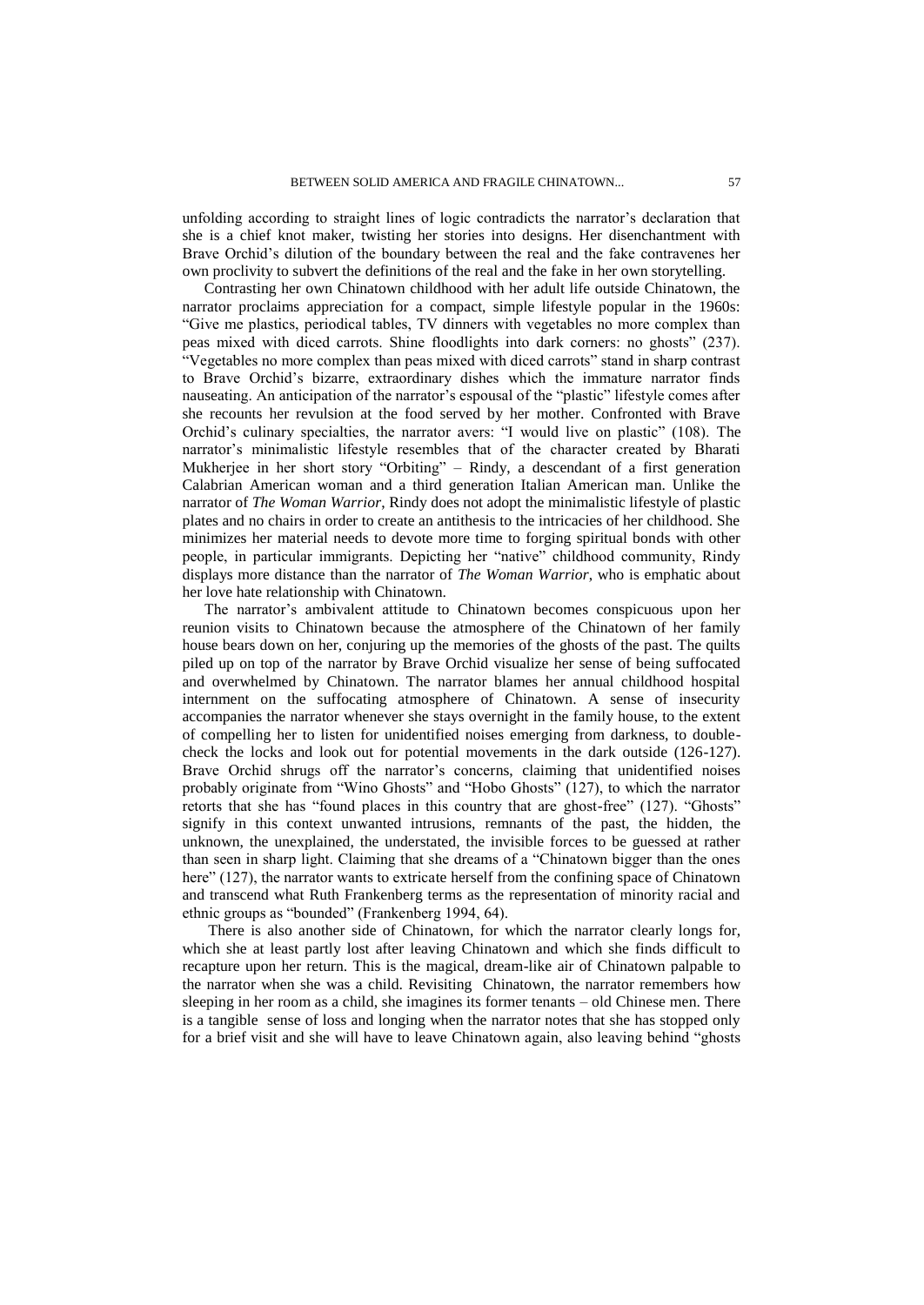of neat little old men" (118). At this point ghosts signify the narrator's birthright, her lineage, a beneficial link with tradition and the past of Chinese Americans in the United States. Liberating as an act of leaving Chinatown is, it also partly draws her away from part of her heritage accumulated in the space of Chinatown. The definition of ghosts in the above cited passage concurs with the definition of ghosts proposed by Fei Xiaotong, anthropologist visiting the United States in the first half of the twentieth century. Fei perceives ghosts as a representation of the link with the past and Chinese attachment to the past. Fei Xiaotong calls the United States a "land without ghosts," that is, "without strong traditions or bonds with the past" (Fei paraphrased in Arkush and Lee 1989, 11). According to Fei, Americans are constantly on the move, which is why they are permanently uprooted. That is also why they have no ghosts, according to Fei Xiaotong: "Always being on the move dilutes the ties between people and dissolves the ghosts" (Fei's article "A World Without Ghosts" in Arkush and Lee 1989, 179-180).

Some of the ghosts whom the narrator of *The Woman Warrior* imagined in childhood dissolve as well after she reaches maturity and leaves Chinatown. The passage depicting her impressions of the world after leaving Chinatown indicates a clear sense of loss. She may have gratified her longing for simplicity, but she partly lost her link with the magic dreamlike world. The narrator may be able to "shine floodlights into dark corners," but she partly lost her access to the celestial light: $<sup>1</sup>$ </sup>

Now colors are gentler and fewer; smells are antiseptic. Now when I peek in the basement window where the villagers say they see a girl dancing like a bottle imp, I can no longer see a spirit in a skirt made of light, but a voiceless girl dancing when she thought no one was looking. (238-239)

Traumatic as in some ways the narrator's Chinatown childhood was, it was characterized by a more variegated gamut of colors. The world outside Chinatown is marked by muted colors and antiseptic smells, conjuring up white hospital antisepticity. An air of indistinctness hovers over the world outside Chinatown. The mature narrator's impressions of the outside world parallel her childhood perception of white people as insipid and indistinct. Verbs signifying sight recur in the above cited passage: "peek," "see," "looking" (238-239). Interweaving predominantly visual imagery with olfactory and auditory imagery, the narrator reaches for synesthesia to speak of her sight.

A change in perception concerns not only different impressions of colors and smells, but also a different content of images perceived by the narrator. A voiceless girl dancing surreptitiously replaces a spirit clad in a light braided skirt. An air of dreamlike magic vanishes from the mature narrator's vision. The narrator is not sure if the transformation

l

<sup>&</sup>lt;sup>1</sup> I use the term "celestial light" strategically, implying a link to William Wordsworth's "Ode: Intimations of Immortality." The process observed by the I-speaker of the ode and the narrator of *The Woman Warrior* shows some parallels. In both cases what is at stake is a partial loss of perception. Still, if in Wordswoth's poem the change occurs solely on account of growing up, in *The Woman Warrior* the change of perception is brought about not only by maturation, but also by the narrator's departure from Chinatown. The connections between *The Woman Warrior* and canonical American and British literature works are also observed by Sȁmi Ludwig (2002), who notes intertextual references to such works as: T.S. Eliot's "Waste Land," Lewis Carroll's *Through the Looking Glass*, William Carlos Williams's *In the American Grain*, Emily Dickinson's poems and Ralph Waldo Emerson's essays.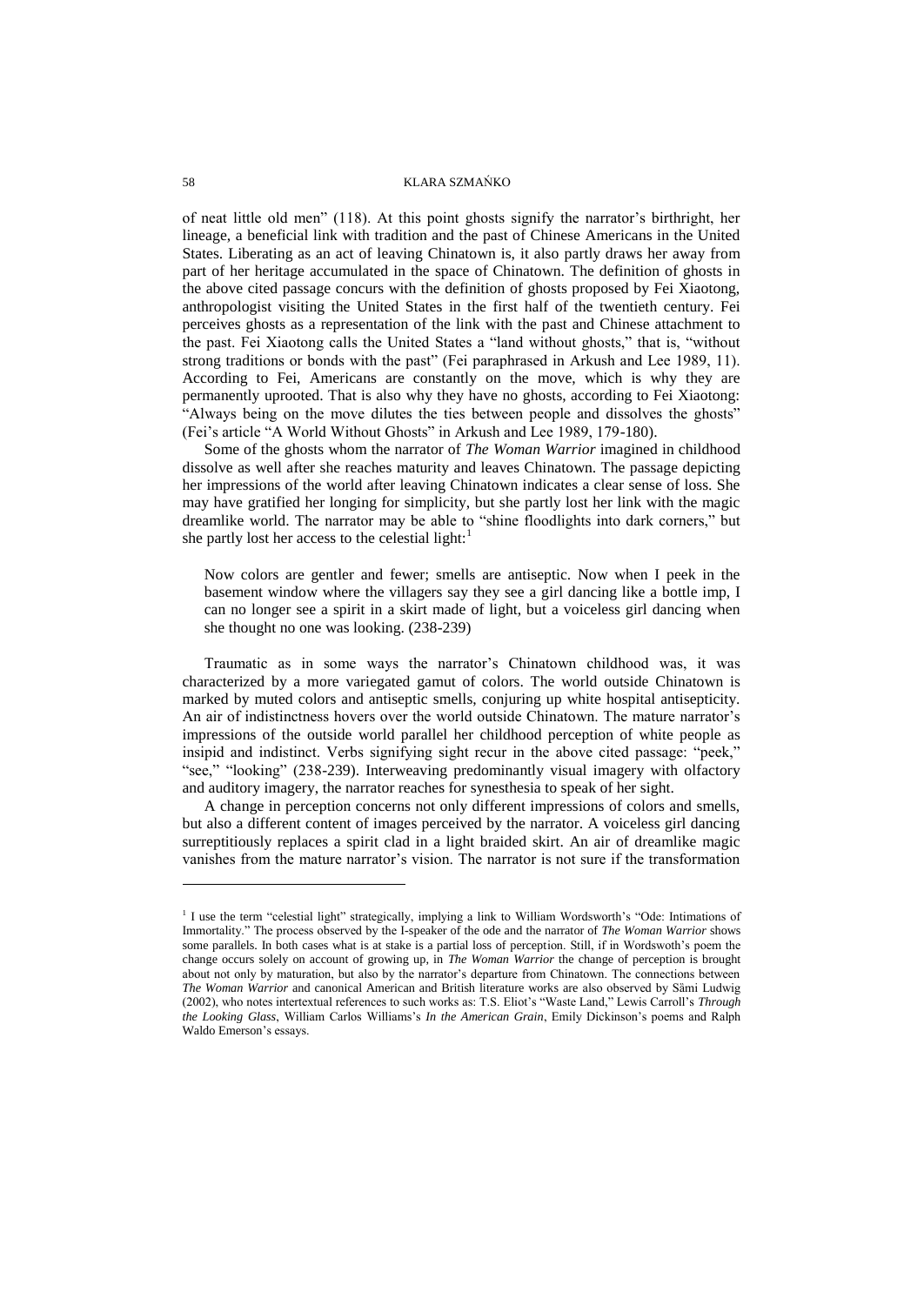of her vision is connected to her departure from Chinatown or to her maturation: "Perhaps … what I once had was not Chinese-sight at all but child-sight that would have disappeared eventually without such struggle" (239). Contrary to the narrator's claims, her second sight<sup>2</sup> does not disappear, but is transformed. If her second sight disappeared, she would not be able to say: "From the fairytales, I've learned exactly who the enemy are. I easily recognize them" (57). Still, "without such struggle" casts a shadow of doubt on the usefulness of her second sight. Instead of being a cherished gift of prescience, the narrator's (as Fa Mu Lan) ability to see behind her like a bat or use a visionary water gourd, the second sight gains the semblance of a burden, especially because it becomes a call to action. Seeing more entails responsibility to act. Seen this way, second sight is as much a challenge as it is a gift. Seeing is also a call to speak out. Speaking out was achieved by the immature narrator only through the utmost effort. An urge to speak out is no less intense for the mature narrator: "The throat pain always returns, though, unless I tell what I really think, whether or not I lose my job, or spit out gaucheries all over a party" (239). The narrator's second sight may have lost part of its dream-like, magic gleam, but only now can she put the events around her into a broader perspective. The broader perspective allows the narrator to recognize and confront diverse faces of oppression.

A sense of loss accompanying the narrator's departure from Chinatown creates an air of fragility around Chinatown, giving it a verisimilitude of the world which disappears. The solidity of broader America contrasts sharply with the fragility of Chinatown, the fragility assuming diverse forms, one of them being the tearing down of the narrator's family laundry in order to clear space for a parking lot. The tearing down of the laundry exposes the instability of the Chinatown landscape and very limited agency of its inhabitants in confrontation with bulldozing external forces. The clearing of the laundry also exposes a very tenuous foothold of Chinese Americans on the American land. Cramping Chinese Americans to ever tighter space, the real estate development of the 1960s replicated the practices aimed at confining racial minorities. The limiting of Chinese American access to space also inscribes itself in the policies reaching back to the second half of the 19th century and the introduction of Exclusion Acts designed to ban Chinese American travel to the United States of America altogether or at least significantly restrict it. Documenting the containment of Chinese Americans in photography, caricature, public exhibition spaces, theatre and literature of the second half of the 19th century and the beginning of the 20th century, James Moy calls Chinatown the "site of containment," noting that "control at this site of containment was absolutely essential" (67). The "control" in question concerns a careful choreographing of Chinatown and its inhabitants in the images purveyed to the broader American public, for example in Arnold Genthe's photographs embellished with Will Irwin's commentary. Genthe and Irwin manipulated a collection of Chinatown photographs in such a way as to cast Chinese Americans as "exotic" (Moy 1993, 73) and "forever foreign" (Moy 1993,

l

 $2$  Originally, an African American sociologist, activist and fiction writer, W.E.B. Du Bois, used the term "second sight" in his double consciousness formula in order to characterize black people's incisive sight counterbalancing the alienating power of the "veil" standing primarily for the color line: "the Negro is a sort of seventh son, born with a veil, and gifted with second-sight in this American world" (Du Bois 1989, 5).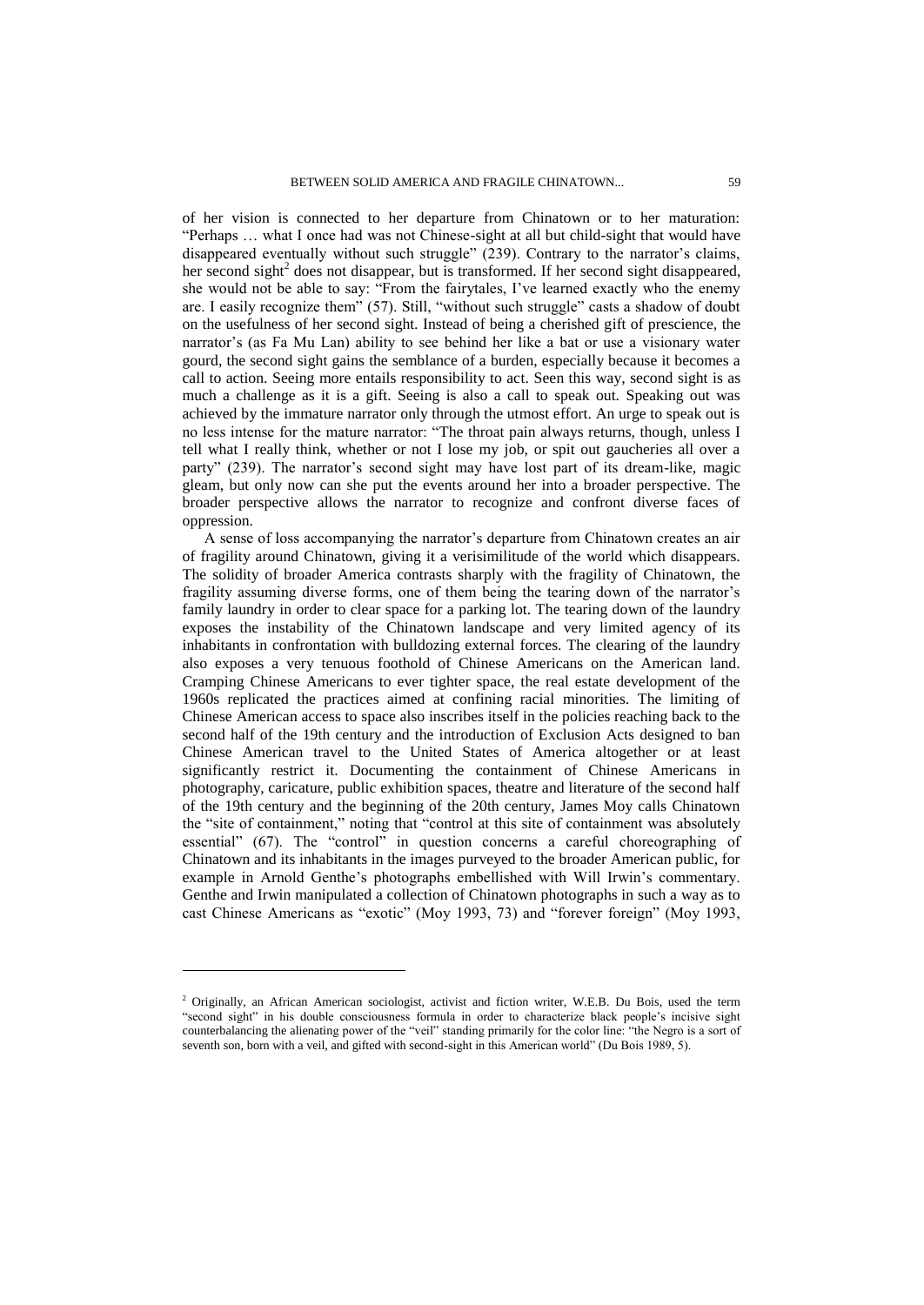71).<sup>3</sup> Genthe's control over the Chinatown "site of containment" consisted in tampering with images of Chinatown space and its inhabitants. The control exercised over Chinatown by external forces in *The Woman Warrior* takes the form of a direct intervention in the landscape proper and the lives of its residents rather than only the Chinatown imagery. Apart from exposing the fragility of the Chinatown landscape, the tearing down of the laundry illustrates contradictory policies towards the residents of Chinatown. Efforts to contain Chinese Americans within Chinatown and in some cases push them further inside Chinatown contradicted the attempts to assimilate them and to present them as an already assimilated model minority group. As a result of the tearing down of the laundry, the narrator's parents are deprived of their business, the source of their livelihood: hence they retrench further into their positions of Chinatown citizens cut off from contacts with people from outside Chinatown. Most of their contacts with white people ("white ghosts"<sup>4</sup>) occur in the laundry which they lose. The flipside of the laundry dispossession is that the parents receive the "moving money" to start their business elsewhere, which brings up the ensuing question where they are supposed to move their business. If one assumes that most Chinatowns already had their laundries, then presumably outside Chinatown. It is highly doubtful that the white apparatus of power intends to integrate them. Brave Orchid comments on the impracticability of their

Proposed legislation encountered fierce opposition from a number of Republicans, who maintained that it would reward illegal immigration. Reacting to this opposition, President Bush replaced the "legal alien legislation" with a guest worker program, which boiled down to the same thing under a different name. The opposition from the far right wing of the Republican Party did not subside, but gained in strength. In 2006 some Republicans proposed intensifying the battle against illegal immigration by turning all illegal aliens into felons. Congressman Steven King went as far as to claim that anyone who supported the guest worker program "was branded with scarlet letter A, A for amnesty for illegal immigrants."

l

<sup>&</sup>lt;sup>3</sup> Considering Robert G. Lee's distinction between "foreign" and "alien," the term "alien" would be more appropriate here because, according to Lee, "foreign" is distant, while "alien" is close at hand, but in general perception aliens do not belong to the place of their residence (Lee 1999, 3). Lee compares foreigners to tourists and aliens to immigrants. While the word "foreign" is rather neutral, "alien" often brings up negative connotations. However, it is worth emphasizing that the coloring of "alien" also depends on the context and on who bears the label, or consciously assumes it. Some people, especially the privileged, associate "alien" with positive alienation from the values of conventional society. White Sting may proudly declare in one of his songs the status of an illegal alien, but no third world immigrant is likely to brag about being an "alien."

The word "alien" keeps evolving, assuming various shades of meaning. It almost began to appear in the collocation "legal alien." In January 2004 President Bush proposed legislation that would transform "illegal aliens" into "legal aliens." The condition was that they had an employer. They would still have no citizenship, but they would no longer stay in the United Sates illegally. Proponents of the legislation claimed that "illegal aliens" would "earn their right to legality through their work." President Bush most probably came up with the initiative in the hope of securing the votes of Hispanic Americans, since they were most likely to benefit from the legislative change. The President himself claimed that he wanted to help the American economy. He argued that the employers apparently needed those workers if they kept hiring them. The proposal was announced one week before the American Summit, during which President Bush met the Mexican President Vicente Fox.

<sup>4</sup> While Kingston reaches for the term "ghost" to refer to white people in *The Woman Warrior*, she opts for "demon" in *China Men* (1986). Gayle K. Fujita Sato accounts for the difference in the translation of the Chinese term "Kuei" by invoking gender (Sato 1991, 141). Since *The Woman Warrior* is woven around the stories of Chinese American and Chinese women, the translation of "Kuei" as "ghost" reflects Chinese American women's vision of reality, whereas *China Men*, woven around the stories of Chinese American men, reflects the male vision. Hence the translation reflecting more raw and austere associations. Convincing as Sato's explanation is, I would also like to argue that the term "Kuei" was translated as "demon" in *China Men* because whiteness carries a much more demonic charge in *China Men* than it does in *The Woman Warrior*. The 19th century Chinese American workers featuring in *China Men* sample white brutality and exploitation first hand.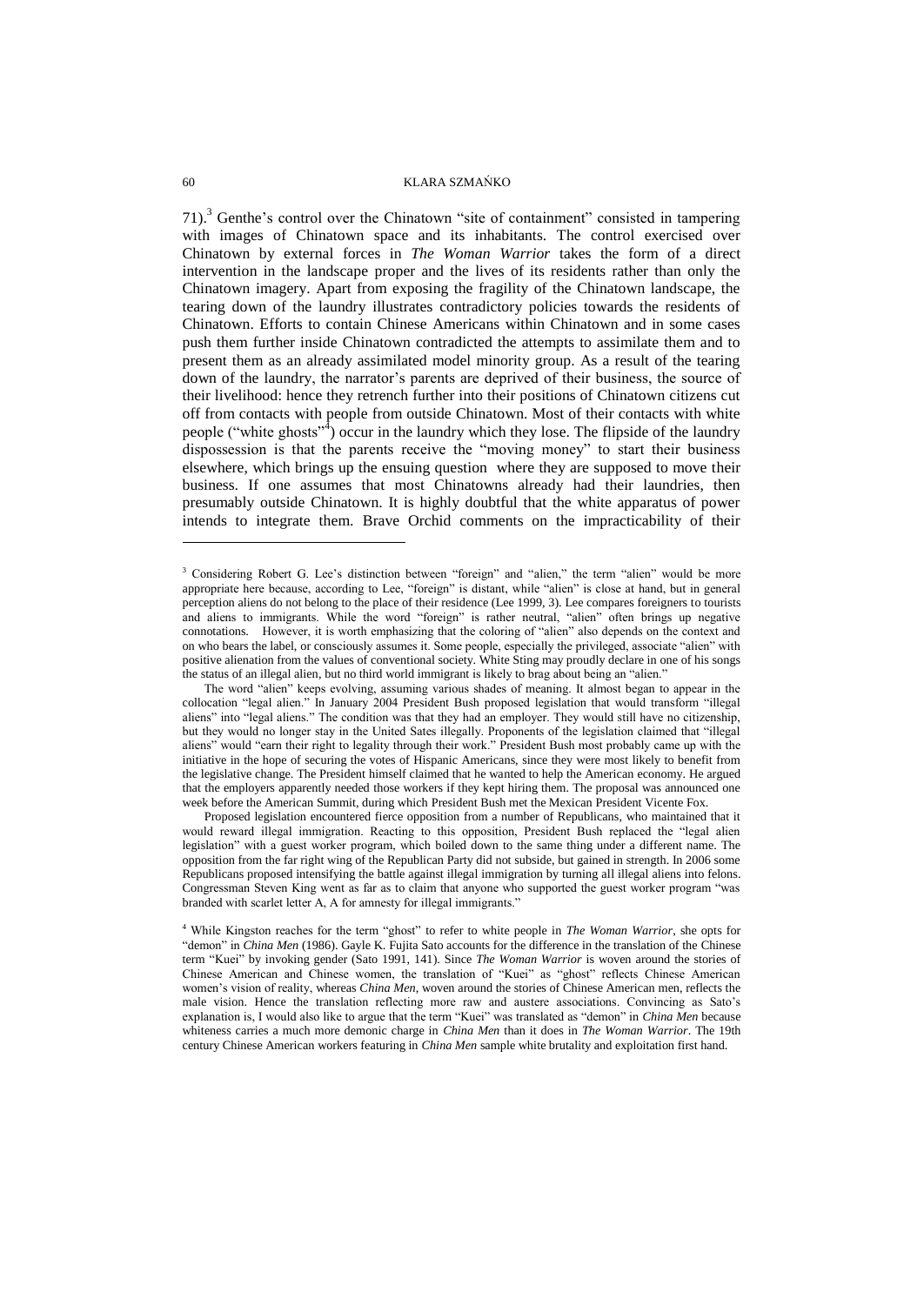relocation, citing their age, declining strength and energy as well as the time necessary to attract new customers.

The outflow of second generation Chinese Americans educated in the United States adds to an air of fragility around Chinatown, reinforcing its marginality and alienness. Remembering her Chinatown childhood, the narrator claims that the children of Chinese immigrants had to negotiate between Chinatown and the world outside Chinatown: "Those of us in the first American generations have had to figure out how the invisible world the emigrants built around our childhoods fits in solid America" (6). The "invisible world" represents the world of Chinese American stories, to which the narrator is exposed in her childhood. The ethereal of Chinatown contrasts sharply with the solidity of America, giving Chinatown a semblance of the world aside from America. In the preceding lines "solid America" appears as the world of harsh immigrant reality: "Those in the emigrant generations who could not reassert brute survival died young and far from home" (5-6). The passage corresponds to an excerpt of Chang-rae Lee's *Native Speaker*, in which the narrator depicts the life of an American immigrant without any embroidery, but he still frames a possible failure in subtler terms: "You must make yourself belong or else you must go" (42). In *The Woman Warrior* opting out is not an option. An alternative to "brute survival" is death. The solidity of America manifesting itself among others through the austerity of American immigrant reality is visible in Brave Orchid's transformation which she undergoes in the United States, bringing out her vast resources of sturdiness and transforming her into a woman with big muscles (122) and "eyes like boulders" (70). "Solid America" invites parallel associations in Maxine Hong Kingston's *China Men*. For the narrator's grandfather, Ah Goong, drilling the Sierra Nevada railway tunnels, the rock is real (*China Men* 131-132). Testing the limits of human physical and mental endurance, the rock, a desensitized object, may represent austere living and working conditions of Chinese immigrants in the second half of the 19th century. The "immovability of the earth" (132), its resistance to change parallels Chinese immigrants' suspense, their very limited agency, and the intransigence of hostile anti-immigrant forces in the United States.

As a second generation immigrant, the maturing narrator of *The Woman Warrior* is free of the tribulations confronting the generation of her parents, but life outside Chinatown is also constant uphill struggle. Each success in one field is accompanied by a looming challenge in another. Celebrating a victory over her silence, she does not predict future trials: "that year I was arrogant with talk, not knowing there were going to be high school dances and college seminars to set me back" (202). The passage stands in a sharp contrast to the narrator's bragging that she can win scholarships and get better grades than "ghosts" can. The passage also contrasts with the excerpt in which she appreciates the logic and simplicity of life outside Chinatown, registering lifestyle differences between both worlds: "The stalls were open and the toilets had no lids, by which we knew that ghosts have no sense of shame or privacy" (203). The narrator's distance from white people and their ways is even more visible when she remembers hating them back in her school days for fanning Chinese American children's fear of speaking out in public (213) and holding them back at sports (201). Treasuring her success outside Chinatown ("I wrap my American success around me like a private shawl" (62)), she still grapples with recurrent inhibition, for example when she is about to speak to a stranger: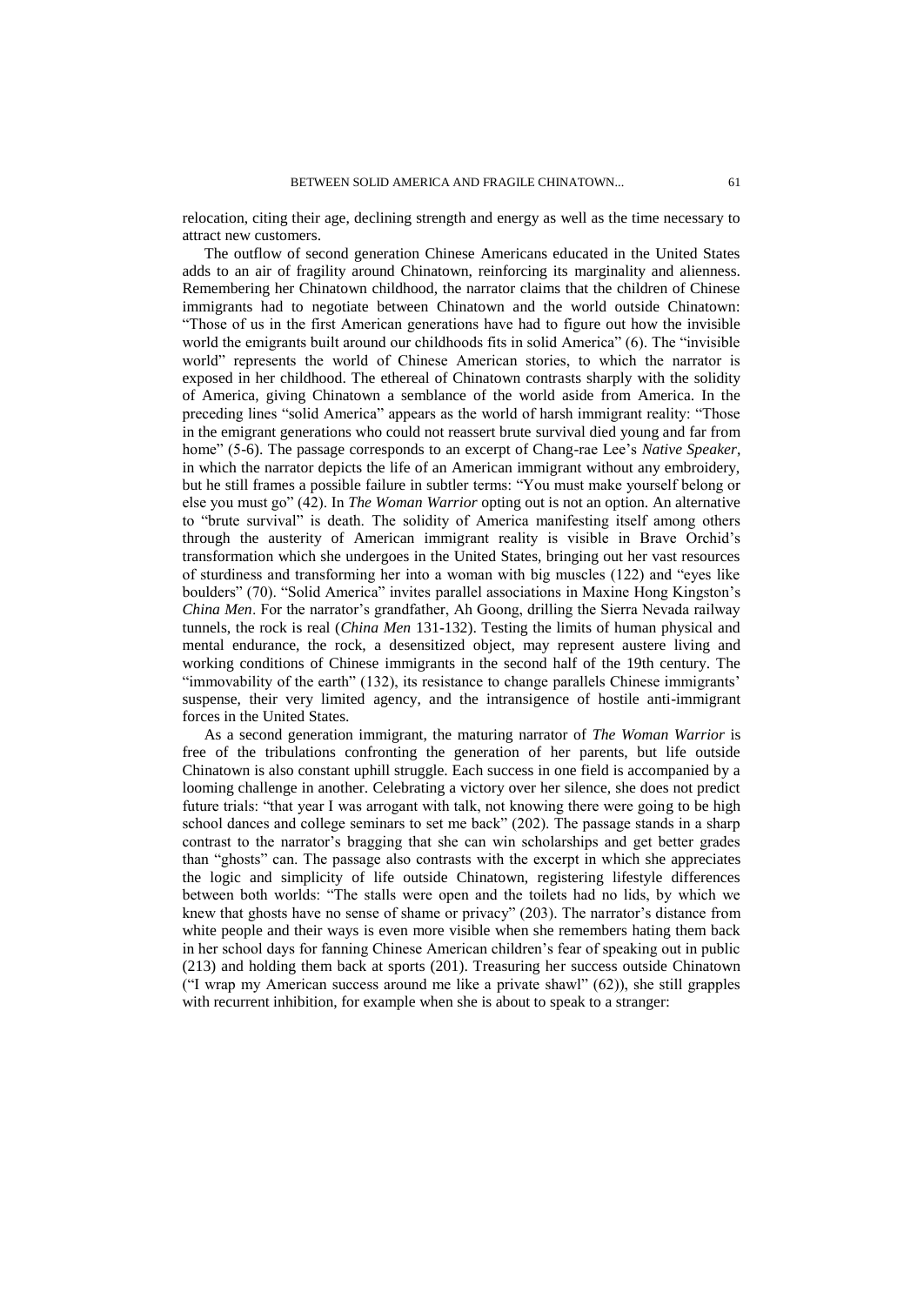A dumbness – a shame – still cracks my voice in two, even when I want to say 'hello' casually, or ask an easy question in front of the check-out counter, or ask directions of a bus driver. I stand frozen, or I hold up the line with the complete, grammatical sentence that comes squeaking out at impossible length … A telephone call makes my throat bleed and takes up the day's courage … I'm getting better, though. Recently I asked the postman for special-issue stamps; I've waited since childhood for postman to give me some of their own accord. I am making progress, a little every day. (191- 192)

In her childhood the narrator usually had articulation problems outside Chinatown, at English school and other places outside Chinatown. A speech inhibition did not occur at Chinese school or elsewhere inside Chinatown. Silence outside Chinatown is a direct result of the immature narrator's anxiety characterizing her contacts with people outside Chinatown. Successful as the mature narrator is outside Chinatown, she is still revisited by unease reminiscent of her immature years. Both Chinatown and broader American reality are a source of misgivings for the narrator. I do not equate Maxine Hong Kingston with the narrator of *The Woman Warrior*, but it is worth mentioning at this point that Kingston herself left Chinatown as well as the continental United States, settling for the liminal space of Hawaii, only to return with her husband to California after their child was already mature, Kingston's intention being to bring up the biracial son in the space where people of color were the majority, not the minority.

The article traces the narrator's complex, ambivalent relationship with the spaces of Chinatown and broader America outside. As illustrated above, while the American reality outside Chinatown offers wider opportunities seemingly unavailable inside Chinatown, those opportunities come at a price of gnawing away at the narrator's unique, artistic, imaginative perception that she displays as a child. The solidity of the American world outside Chinatown parallels to some extent the narrator's "American success that [she] wraps around [her] like a private shawl" (62), whereas the fragility of Chinatown corresponds partly to the narrator's artistic gift that she needs to treasure ever more painstakingly outside Chinatown, which, in spite of its limitations, will forever remain for the narrator the golden bough of her creative impulses.

#### **REFERENCES**

- Arkush, David R., and Leo O. Lee, eds. 1989 *Land Without Ghosts: Chinese Impressions of America From the Mid-Nineteenth Century to the Present.* Berkeley: University of California.
- Du Bois, W.E.B. [1903] 1989. *The Souls of Black Folk.* New York: Penguin.
- Fei, Xiaotong. 1989. "Some Judgments about America." [1943-1944]. In *Land Without Ghosts: Chinese Impressions of America From the Mid-Nineteenth Century to the Present*, edited by R. David Arkush and Leo O. Lee, 175-181. Berkeley: University of California.
- Frankenberg, Ruth. 1994. "Whiteness and Americanness: Examining Constructions of Race, Culture, and Nation in White Women's Life Narratives." In *Race*, edited by Steven Gregory and Roger Sanjek, 62-77. New Brunswick: Rutgers University Press.